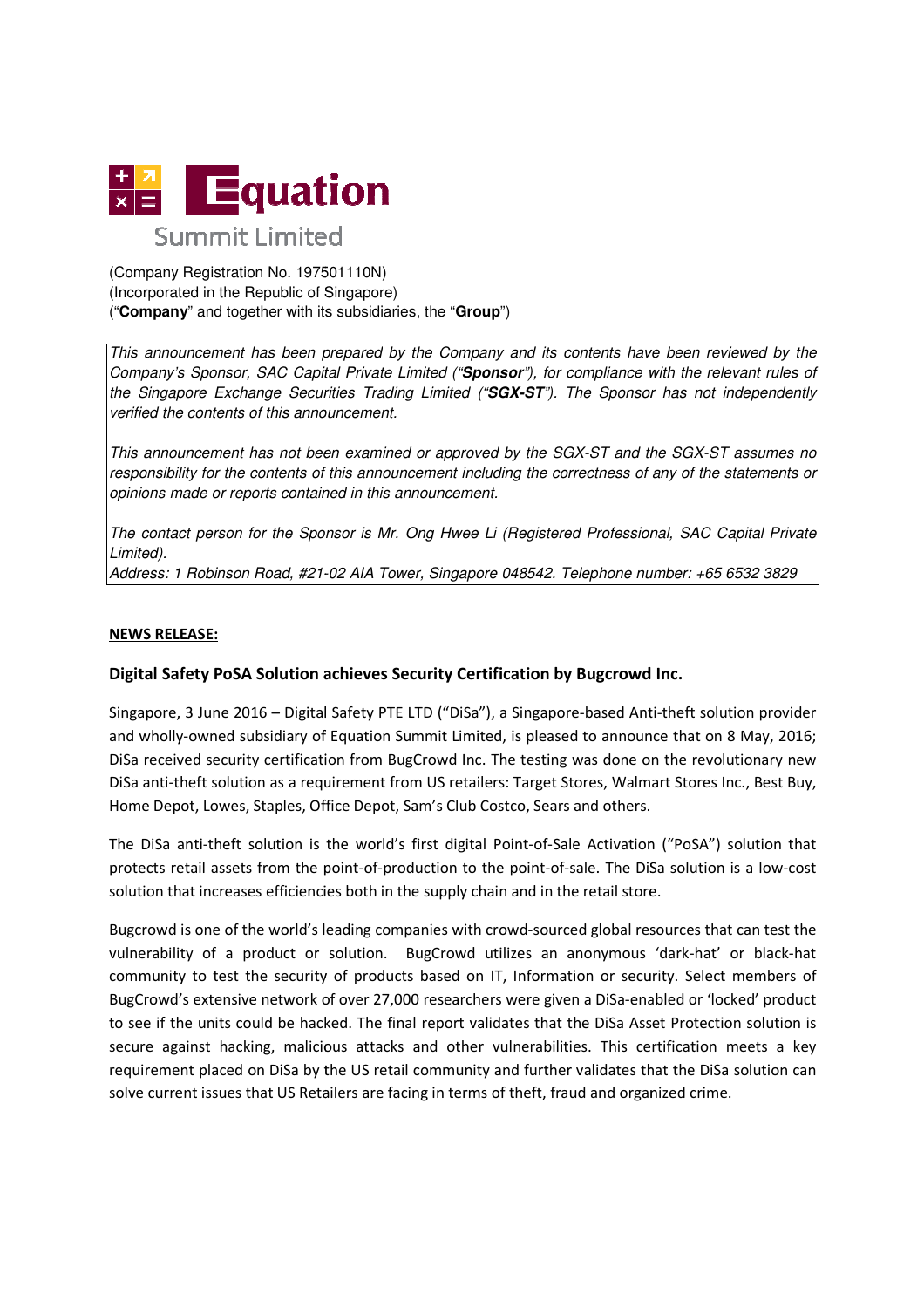With DiSa, retailers will be able to stock products on the sales floor without fear of theft (no more hiding product in the backroom where it cannot be sold). Retailers will be able to merchandise more quickly; as they will not have to apply current AP (asset protection) standards such as "keeper boxes," "spider wraps" or other inefficient standards. These current standards cost the retailers both: 1) employee productivity and 2) heavy internal cost as these standards must be purchased, and repurchased. DiSa is designed to simplify the omni-channel retailer while "selling more and losing less."

DiSa is designed for omni-channel retailing managing a wide-variety of transaction types including: 1) traditional brick transactions, 2) E-commerce transactions where DiSa will protect the purchase to the customer's door (no more mail theft or theft from a delivery vehicle) 3) BOPIS (buy on-line pick-up instore) and same day pick-up in-store and more.

Eddie Chng, CEO of Equation Summit LTD states, "By achieving security certification with Bugcrowd, DiSa validates its technology as the cutting edge solution for retailers to implement digital Asset Protection. The extensive tests ran by the 'black-hat' community at Bugcrowd is proof that DiSa can be effective as a major deterrent to theft and be a game-changer in terms of fighting the growing concerns of fraud and organized crime."

### Report on file – please see contact information below to request a copy of the report

#### About Bugcrowd Inc.:

Bugcrowd Inc. is based in San Francisco, California and was founded by current CEO Casey Ellis. Bugcrowd offers an extensive background in IT, security and solution based hacking. Bugcrowd researcher community has exposed over 53,000 vulnerabilities for over 250 companies. Bugcrowd bridges the gap between traditional security testing and real world research-based security testing. Fast, effective and fair; crowdsourced security certifications meet the standard of large and small companies. Bugcrowd's customer-base ranges from: Western Union, Pinterest, Aruba, Barracuda Networks, FitBit, AVG technologies, Tesla Motors and others.

#### About Digital Safety Pte Ltd

Digital Safety Pte Ltd is a Singapore-based technology solutions provider that specializes in research and development of cutting-edge retail asset protection and security ("DiSa Anti-Theft System") and digital authentication ("QuickCheck") solutions.

DiSa Anti-Theft System, the world's first anti-theft protection technology, uses a digital lock on consumer electronic products. DiSa Anti-Theft System allows the manufacturers and retailers of consumer electronic products to prevent theft by integrating DiSa Anti-Theft System codes into their products during the manufacturing process by making it inoperable at the point-of-manufacturing until the point-of-sale at retail stores.

DiSa Anti-Theft System has won several awards for technology innovation including two recognition of Achievement Awards for its innovative features at the 2009 Plus X Award Technology Conference in Cologne, Germany.